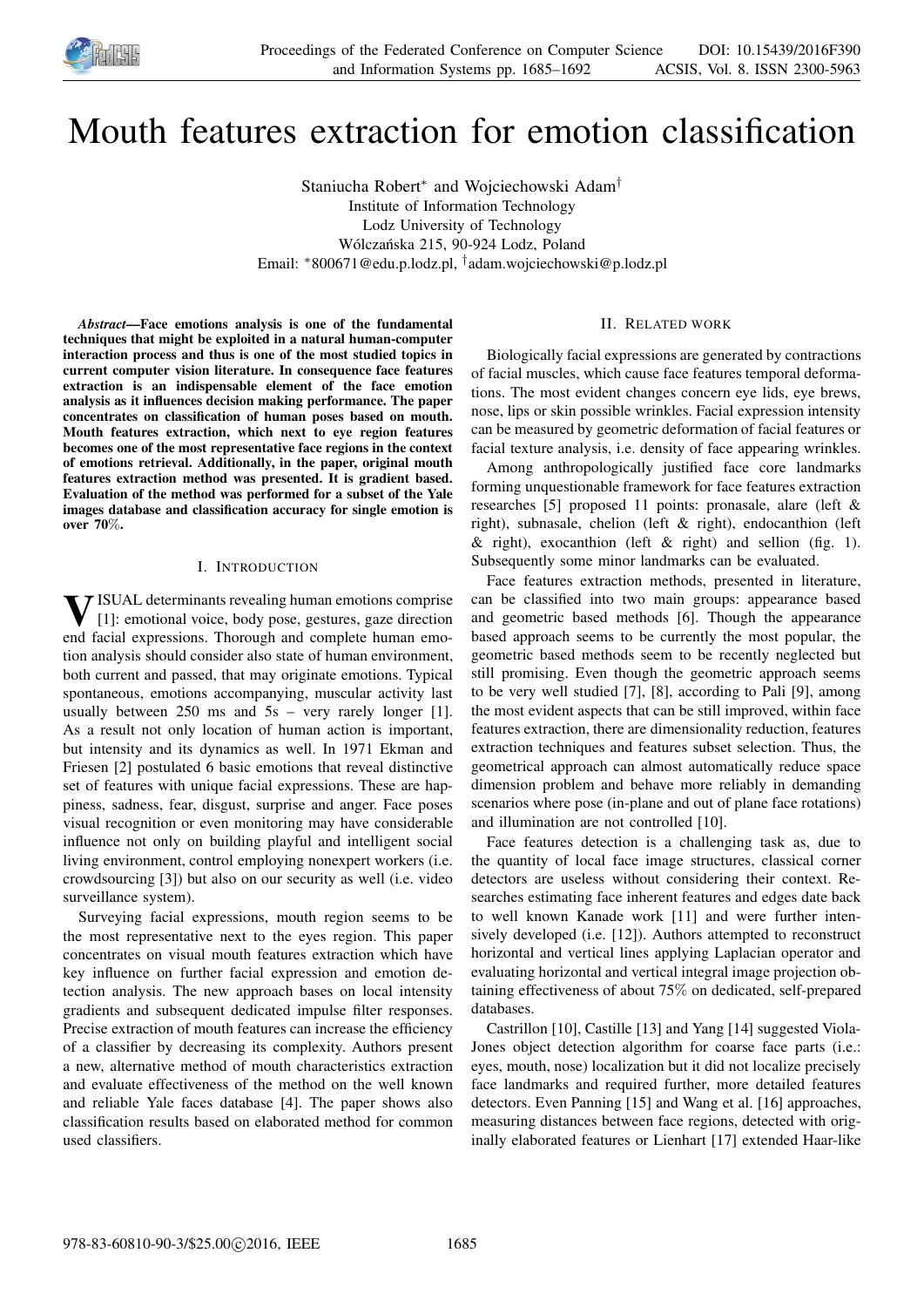

Fig. 1. a) Set of 11 anthropological landmarks (small square) used for face identification and face expression analysis b) Minor landmarks (small square) to improve accuracy

features, required consequent holistic extensive well trained classification.

The process of face landmark thorough detection should be introduced by an appropriate in-image face detection. Subsequently extracted landmarks can be used then for facial expression classification. Face localization and general face features extraction can be performed in tances between face regions, detected with originally elaborated features or Lienhart [17] different manner. Common solutions encompass deploying of a sequence of Haar-like features according to Viola-Jones algorithm [13], [18], eigenspaces [19] also referring to 3D model [20], skin color segmentation [21], statistical methods [22],  $[23]$  or active contour or shape models  $[24]$ ,  $[21]$ .

Some authors [25], [26] exploited local binary patterns (LBP) idea for face image features extraction. Their extension: Local Direction Patterns (LDP) and locally assembled binary (LAB) features [27] appeared to be quite efficient for face edges detection and partly inspired authors of this paper for gradient distribution analysis.

If dedicated mouth features are further required, within face region analysis should be performed. Kim [28] and Chien [29] analyzed grid-based and coordinate-based lips features (width/height of outer/inner lips edges) for Korean language words recognition support. Matthews [30] exploited AAM and ASM for mouth visual shape description for lips reading. Shen [31] and Lewis [32] analyzed color space for lip features retrieving. He et al. [33] proposed modified Biologically Inspired Model of face features extraction improving the SVM classification of face smile. Su [34] suggested geometrical and Gabor filter retrieved face features fusion for better facial expression recognition.

Aforementioned approaches, though well studied and elaborated, lack of generic simplicity which lies in mouth lines detection. Presented method robustly extracts simplified lips edges by means of originally elaborated gradient-based approach which can be subsequently interpreted. Presented solution provides a representative set of features for mouth classification and consequent facial emotions recognition. It was additionally tested on a subset of Yale faces database [4]. It uses many of commonly used classifiers to show that presented method provides sufficient information which enables the detection or identification of face emotions.

# III. MOUTH FEATURES EXTRACTION METHOD

To detect mouth shape features we need to find human face and relative localization of the mouth. Next, we can try extract mouth shape from it. Aggregated mouth features extraction process can be completed within subsequent steps:

- 1) Finding face,
- 2) Finding mouth on the face,
- 3) Mouth segmentation,
- 4) Features extraction.

In image face localization can be performed by means of Haar-like features method [17], but it will not be described here, because it is a part of another problem. Localization of mouth within the face region is a similar problem and can be completed with an analogical set of Haar-like features. That is why further, core mouth features analysis, assumes that face image is cropped to mouth with some border, as shown in fig. III

Mouth segmentation is then performed in several steps. These can be described as:

- 1) Gradient calculation,
- 2) Resulting image normalization,
- 3) Resulting image filtering,
- 4) Resulting image thresholding,
- 5) Noise removal.

To retrieve information from mouth images, at the first step gradient should be calculated. Gradient of an image is calculated with formula 1.

$$
\nabla f = \begin{bmatrix} g_x \\ g_y \end{bmatrix} = \begin{bmatrix} \frac{\partial f}{\partial x} \\ \frac{\partial f}{\partial y} \end{bmatrix}
$$
 (1)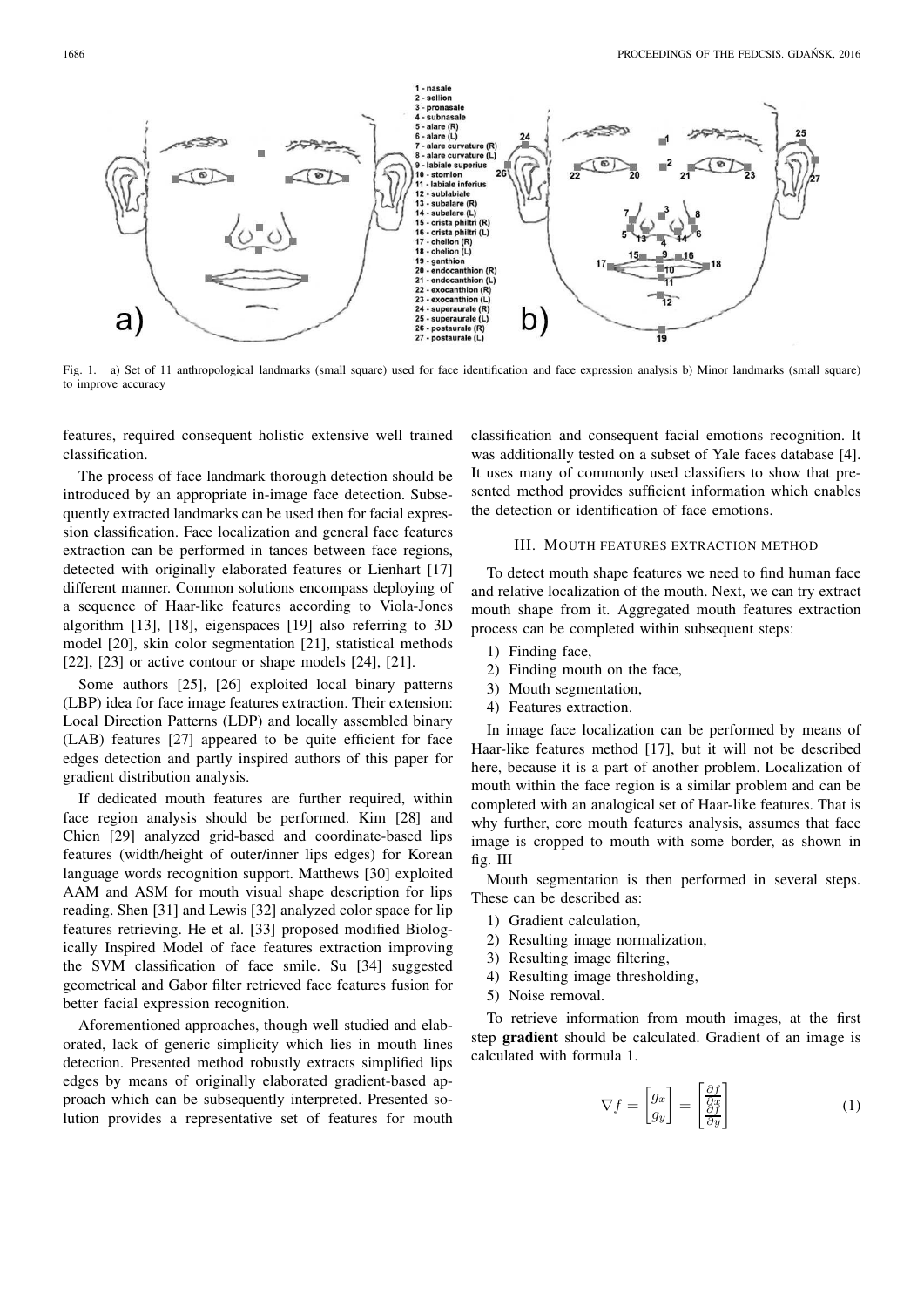

Fig. 2. Example of mouth images: (a) happy, (b) neutral, (c) sad, for subject no. 1



Fig. 3. Example gradient for exemplary mouth images: (a) happy, (b) neutral, (c) sad, for subject no. 1

During the experiments, it was noticed that for descent mouth retrieval there is no need to calculate the whole gradient, but only its vertical part. Using both dimensions of gradient does not give noticeable results improvement, thus, in the segmentation process there was used only vertical component.

To calculate a vertical gradient  $g_y$  of image A we can use simple filter, as it is shown in equation 2.

$$
g_y = \frac{\partial f}{\partial y} = \begin{bmatrix} -1\\0\\1 \end{bmatrix} * A \tag{2}
$$

Additionally, extended 3x3 matrix (eq. 3) was used to reduce noise, which introduces additional column on the left and on the right side of pixel position.

$$
\begin{bmatrix} -1 \\ 0 \\ 1 \end{bmatrix} \Rightarrow \begin{bmatrix} -1 & -1 & -1 \\ 0 & 0 & 0 \\ 1 & 1 & 1 \end{bmatrix}
$$
 (3)

The first step results in images with vertical gradient calculated over the whole their area. Additionally, gradient values

$$
A = \begin{bmatrix} -1 & -2 & -1 \\ 0 & 0 & 0 \\ 1 & 2 & 1 \end{bmatrix} \quad B = \begin{bmatrix} -3 & -10 & -3 \\ 0 & 0 & 0 \\ 3 & 10 & 3 \end{bmatrix}
$$

$$
C = \begin{bmatrix} -1 & -1 & -1 \\ 2 & 2 & 2 \\ -1 & -1 & -1 \end{bmatrix}
$$

Fig. 4. Filter matrices used for edge extraction



Fig. 5. Exemplary outputs obtained with matrix  $B$  from fig. 4: (a) happy, (b) normal, (c) sad, for subject no. 1

were squared in order to level up output and remove useless noise (fig. 3).

The next image processing step was the gradient normalization. MIN-MAX type normalization was used to adjust gradient to image full spectrum of brightness.

In the next step gradient image filtering was considered as to extract edges from it. Various filters was tested to extract shapes from images. The best results were obtained by filters represented in fig. 4. Corresponding outputs obtained with matrix  $B$  are presented in fig. 5.

After the filtering step a process of thresholding was applied to extract shape of lips. It was done by simple cut off image value below certain threshold of pixel brightness. Results were verified for a few threshold values, but overall the best was achieved with 250. Example results obtained with different values of threshold are shown in fig. 6

The subsequent step of the proposed method is the noise reduction. It was achieved by morphological operations performed on image. The best noise reduction was obtained for closing, which is a combination of erosion and dilation. In result shape of mouth was closed as it is shown in fig. 7.

The last stage concerned segmented image features extraction. Mouth corners were selected as initially considered features. They were found by the most extreme edges in all directions: down, left, right and up.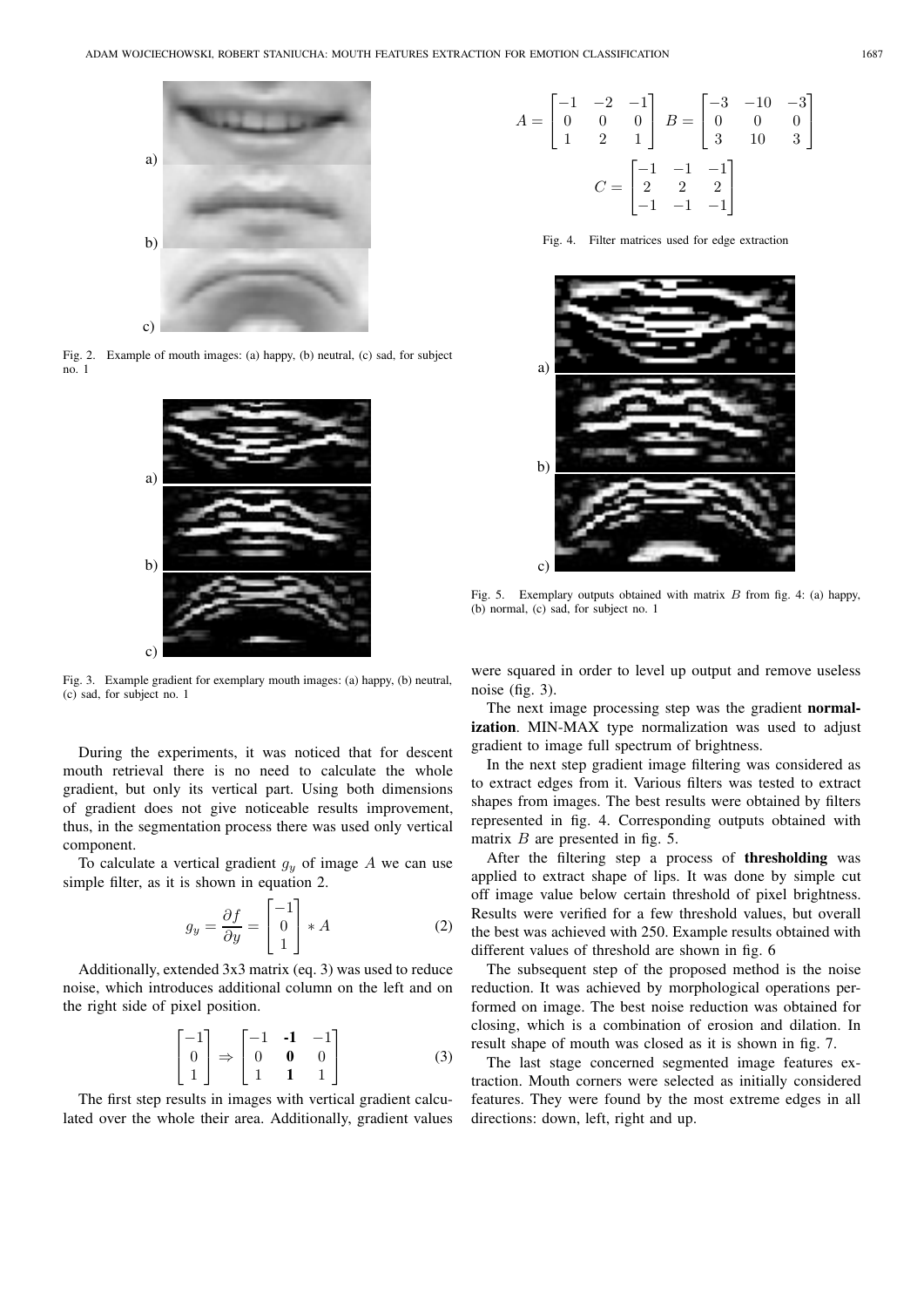

Fig. 6. Example results obtained with different threshold values: (a) 100, (b) 150, (c) 200 and (d) 250, for subject no. 1



Fig. 7. Example results with different noise reduction: (a) erosion, (b) dilatation, (c) opening, (d) closing, for subject no. 12



Fig. 8. Feature extraction corners: (a) positions, (b) sizes, for subject no. 1

Edge point  $c_e$  is defined as the farthest point in specified direction, as is shown in equation 4.

$$
c_e = (x, y) \tag{4}
$$

where

 $e = \{ B - bottom, L - left, R - right, U - topmost \}$ 

In case of the left edge  $c<sub>L</sub>$ , it is the most distant left point of the largest contour area.  $c_R$  can be defined analogously, but for the right edge. More difficult is to find the bottom and topmost edge points:  $c_B$  and  $c_U$ , because often the contour is composed of several separated pieces, so we need to check if the contour size is sufficiently large in relation to the image size. Calculation of the shape size was simply done by following each white pixel connected to initially located edge points  $(c<sub>L</sub>$  and  $c<sub>R</sub>$ ). In case of contour inconsistence, averaged extreme values (bottom and topmost), retrieved from two separate edges, anchored independently from left and right corners were calculated.

The farthest edges are marked with white and light grey dashed lines. Brighter color is used to mark part of shape with features determining edges (fig. 8).

The collected information was sufficient to easily determine the next two parameters:  $c_W$  and  $c_H$ . The first one determines the maximum distance stretching horizontally the mouth area, between  $c<sub>L</sub>$  and  $c<sub>R</sub>$ , on the average height between them. Similarly value of  $c_H$  was determined.

With a cross-section  $c_c$  of width  $c_w$  and height  $c_H$ , it is possible to interpret shape of the the mouth. Cross-section is always defined, because interpreted shape corners  $c_e$  are also determined.

Additionally,  $c_{h_i}$  as height of some part of mouth shape can be extracted similar to  $c_H$ , but calculated as height between the top most point in shape and the lowest one for some  $i$  position horizontally.

# IV. FEATURES EXTRACTION

To evaluate the method a subset of the Yale's face database was used. It comes from UC San Diego Computer Vision [4]. It contains 165 grayscale images of 15 people, originally sized 320x243 pixels, but had manually cropped mouth region with size of 75x30 pixels. Each subject had several images in different face expressions, quality and light conditions, but for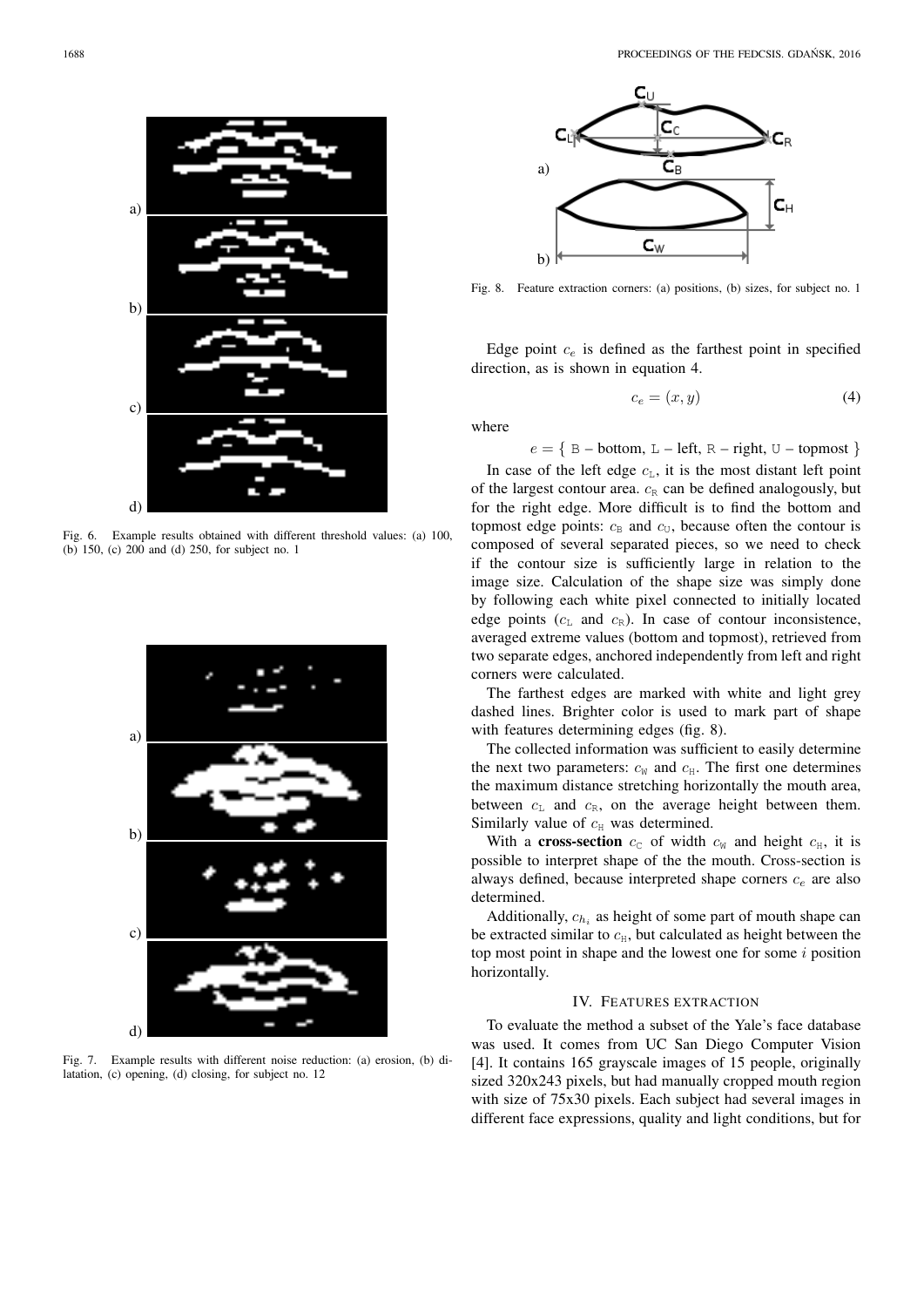all people those conditions were the same. It allowed us to test elaborated method in various conditions of image quality.

Each image was marked by expert as shown in fig. 9: shape of mouth was built out of 6 points and it was marked by expert with white line, maximum width and maximum height. Marked elements were measured and noted as  $m_e$ , i.e. width as  $m_W$ , analogically to computed values  $c_W$  from authors' method.

Exemplary results are shown in fig. 10. In analogy to the reference images, maximum widths (red) and heights (blue) are marked over the image.

Mouth key features evaluation method results  $c_e$  were subsequently compared with reference, expert marked points  $m_e$  (labeled data). For *i*-th image, each of key features  $c_e$ estimation accuracy ACC was calculated according to equation 5. For cross-section feature  $c_c$  estimation accuracy  $ACC$ was calculated according to equation 8, where distance is Manhattan distance between points and distance  $_{MAX}$  is the maximum possible distance on the image.

$$
ACC_i(c_e) = \frac{\min\{c_e.x; m_e.x\} \times 100\%}{\max\{c_e.x; m_e.x\}} \text{ where } e = \{L, R\} \quad (5)
$$

$$
ACC_i(c_e) = \frac{\min\{c_e.y; m_e.y\} \times 100\%}{\max\{c_e.y; m_e.y\}} \text{ where } e = \{B, U\} \quad (6)
$$

$$
ACC_i(c_e) = \frac{\min\{c_e; m_e\} \times 100\%}{\max\{c_e; m_e\}} \text{ where } e = \{W, H\} \tag{7}
$$

$$
ACC_i(c_c) = 100\% - \frac{(\|c_c.x - m_c.x\| + \|c_c.y - m_c.y\|) \times 100\%}{75 + 30}
$$
(8)

In table I selected features positioning accuracy results are presented. The results were calculated as averaged value of selected ( $n = 66$ ) Yale database images individually estimated accuracies  $ACC<sub>i</sub>(c<sub>e</sub>)$  (eq. 9).

$$
ACC(c_e) = \frac{\sum_{i} ACC_i(c_e)}{n}
$$
  
 $i \in \{1, 2, ..., n\}, e = \{L, R, B, U, W, H, C\}$  (9)

As extracted feature vector of single image was tuple of  $c_L, c_U, c_R, c_B, c_W, c_H, c_C, c_{h_0}c_{h_n}$ , where  $c_{h_i}$  means additionally height for a few positions, equally distributed over width of mouth. For tests  $n$  was 7.

The highest results of extraction accuracy were reported for left (81.42%), bottom (88.29%) and right (95.53%) part of mouth features detection. More problematic was upper part, what is strongly related to differences received in gradient of mouths. Resulting emotion characteristic determinants: mouth width (92.78%), height (72.77%) and cross-section point (86.18%) revealed also high evaluation accuracy. Weak mouth upper part features estimation influences negatively effectiveness of mouth shape determination, but can be counterbalanced by adding a number of measuring points for the lower edge and the height of shape characteristics measured for several positions, not only centrally located.



Fig. 9. Example labeled dataset with marked with white lines: shape, width and height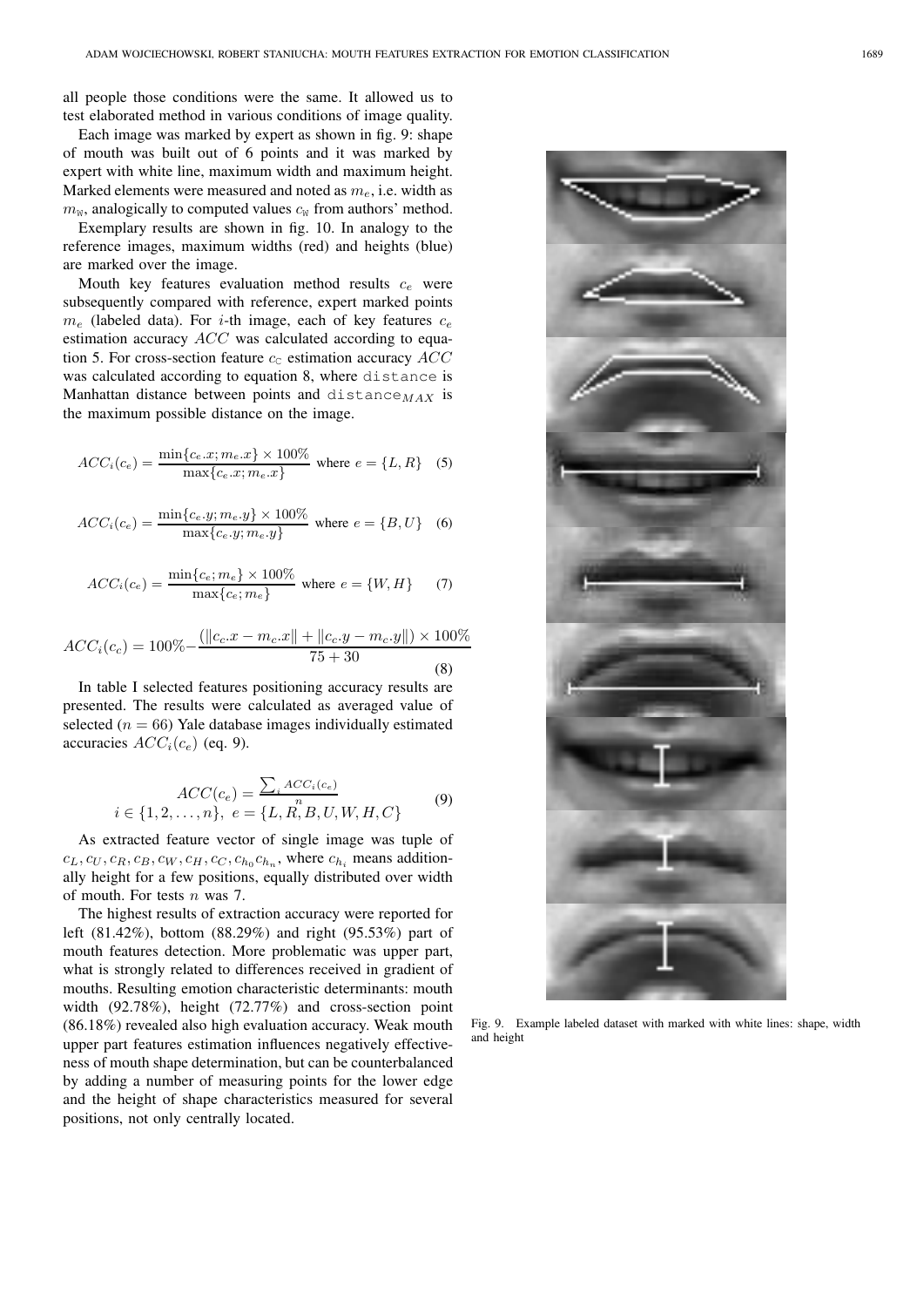TABLE I MOUTH FEATURES RECOGNITION RESULTS

| Measurement                                 | <b>Size</b> |              | Position     |                                  |                           |              |             |
|---------------------------------------------|-------------|--------------|--------------|----------------------------------|---------------------------|--------------|-------------|
|                                             | $ACC(e_W)$  |              |              | $ACC(e_H)$ $ACC(e_L)$ $ACC(e_R)$ | $ACC(e_{U})$ $ACC(e_{B})$ |              | $ACC(e_C)$  |
| Result $\lceil \% \rceil$<br>Std dev. $[%]$ | 92.8<br>7.1 | 72.8<br>17.9 | 81.4<br>18.4 | 95.5<br>3.8                      | 43.6<br>25.5              | 88.3<br>13.1 | 86.2<br>9.4 |



Fig. 10. Example results with marked with white lines: width and height

#### V. EMOTION CLASSIFICATION

After features' set extraction their classification is performed. Classifier predicts a label – one class from a few available. It is based on mathematical evaluation of input vector, due to selected classifier, and as output it has received a number, which represents assignment of input vector to some class [35], [36].

4 types of classical one-label classifiers were used for classification: Random Trees, *k*–Nearest Neighbors, Multi– Layer Perceptrons and Support Vector Machines. These are well known and widely used classifiers. There also others approaches like statistical methods based on Bayesian modelling combined with a Markov chain Monte Carlo (MCMC) sampling algorithm [37] etc., but was not considered in this paper. Weka was used for implementation, as a good base to train and test various classifiers with different options – explorer module [38].

At first, Random Trees (RT) was used, which was originally described to resolve classification and regression problems [39]. It constructs a tree that considers  $log_2$  (predicators ) + 1 randomly chosen attributes at each node, it doesn't perform pruning. It has used estimation of class probabilities basing on a hold-out set (backfitting).

K-nearest neighbors (*k*NN) classifier calculates distance between feature vector of input vector and others feature vectors from training set [40]. It has used Euclidean distance metrics,  $k = 3$  and distance weighting with equation: 1/distance.

Multi-Layer Propagation is a classifier that uses backpropagation to classify instances. This network is built by an algorithm: input layer = input features vector, hidden layer  $=$  input layer / 2 and output layer  $=$  number of classes. The nodes in this network are all sigmoid, except for output when the class is numeric in which case the nodes become unthresholded linear units.

Support Vector Machine (SVM) is a discriminative classifier formally defined by a separating hyperplanes. It has used linear kernel and C–SVC, because it is commonly used for n-class classification. In this research the libsvm library [41] was used.

The effectiveness of all methods was measured by Classification Accuracy (CA) as the basic evaluation measure. This measure provides a very precise evaluation because it reflects relation between set of correct labeled instances and all existing ones in the training set. It is defined as:

$$
CA = \frac{1}{N} \sum_{N=0}^{N} y_i = f(x_i)
$$
 (10)

where:  $x_i$  are instances,  $i = 1..N$ , N is their total number in the test set,  $y_i$  denotes the label of  $x_i$  and  $f(x_i)$  is predicted label during classification process.

The experiments were carried out on popular database, which is often used to test methods working on face images. From selected images features vectors were extracted, which were used for classification.

Extracted features from previous section were divided into three groups of datasets:

1) Single – which was used for binary classification. All instances of features were labeled to belong to single class or not, for example instance can be classified as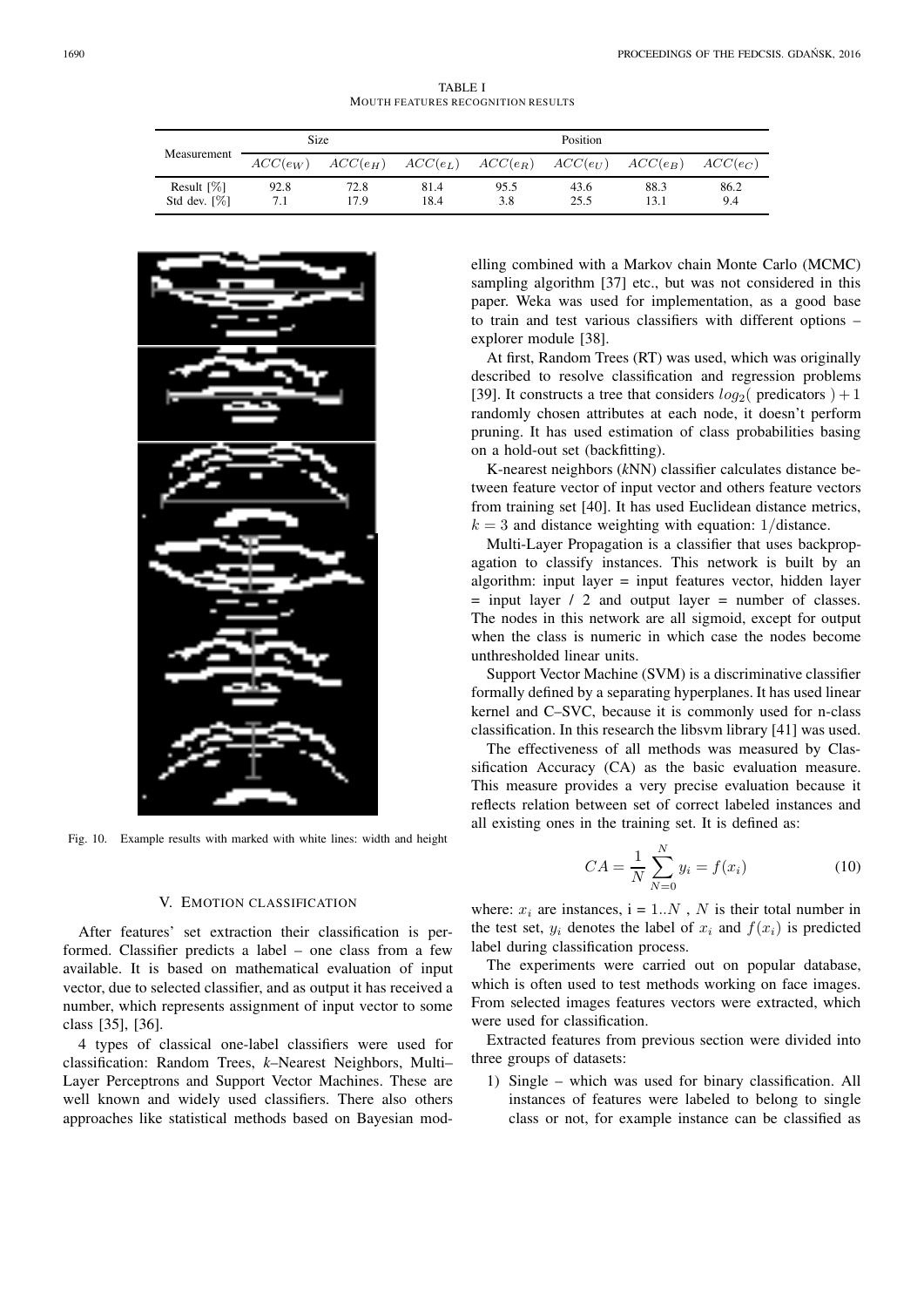TABLE II EMOTION BINARY CLASS IFICATION WITH MOUTH FEATURES

|           | RT [%] | KNN $[%]$ | MLP $[%]$ | $SVM$ $[\%]$ |
|-----------|--------|-----------|-----------|--------------|
| happy     | 80.3   | 87.9      | 88.9      | 89.4         |
| normal    | 71.2   | 75.8      | 75.8      | 83.3         |
| sad       | 77.3   | 86.4      | 80.3      | 83.3         |
| sleepy    | 75.8   | 77.3      | 81.8      | 83.3         |
| surprised | 72.7   | 86.4      | 84.8      | 83.3         |
| wink      | 74.2   | 77.3      | 78.8      | 83.3         |

TABLE III EMOTION CLASS IFICATION WITH MOUTH FEATURES

|            | $RT$ [%] | KNN $[%]$ | MLP $\lceil\% \rceil$ | $SVM$ $[%]$ |
|------------|----------|-----------|-----------------------|-------------|
| Three      | 53.0     | 37.9      | 37.9                  | 45.5        |
| Three2     | 30.3     | 31.8      | 28.8                  | 30.3        |
| <b>Six</b> | 24.8     | 27.3      | 25.8                  | 18.2        |

happy or unhappy (opposite emotion). There were six classes: happy, normal, sad, sleepy, surprised, wink.

- 2) Three instances were grouped into three simple emotions: happy, normal and sad, where surprised was added to happy and wink to sad, because their vectors were similar.
- 3) Six all instances were joined together in one dataset, but original labels were left for classification. This was the hardest dataset, which shows bad separation of instances.

Additionally, second Three dataset (named Three2) was used, which contains features of image space from the last step of features extraction, to better compare results.

Results of binary classification were shown in tab. II and from multi class classification in tab. III. For this context, the best recognized pose was happy, with almost 90% of accuracy detection for single emotion detection, over 70% True Positive (TP) detection in three–poses dataset and over 50% TP in sixposes dataset, with over 50% overall detection. It was high detectable emotion in all experiments.

The next poses which were well diagnosed these are surprised and sad. Detection rate was over 86% and 50% TP in six-poses dataset respectively. Other poses had much worse results, because individual classes were tightly mixed to each other, so they were hard to detect. Almost the same situation exists for binary classification, where some of the poses were hard detectable, but overall results is based on not classified non-poses, e.g. normal emotion was non detected for few of classifiers. SVM almost perfect detects non-poses for all emotions. Generally False Positive ration was very low or 0 for all tests.

#### VI. CONCLUSION

In this paper, it was proposed method to extract a few facial features from mouth image to expression recognition. The experiments were carried out on popular database, which is often used to test methods working on face images. As

was shown in the last section, it gives overall good results, especially in horizontal measurement and they should be enough to right description of many facial expressions. In the future work it will be possible to collect other facial features and merge them together to better understand face and identify poses.

#### **REFERENCES**

- [1] B. Fasel and J. Luettin, "Automatic facial expression analysis: a survey," *Pattern recognition*, vol. 36, no. 1, pp. 259–275, 2003.
- [2] P. Ekman and W. Friesen, "Constants across cultures in the face and emotion," *Journal of Personality and Social Psychology*, vol. 17, no. 2, pp. 124–129, 1971.
- [3] C. Chen, P. W. Woźniak, A. Romanowski, M. Obaid, T. Jaworski, J. Kucharski, K. Grudzień, S. Zhao, and M. Fjeld, "Using crowdsourcing for scientific analysis of industrial tomographic crowdsourcing for scientific analysis of industrial tomographic images," ACM Trans. Intell. Syst. Technol., vol. 7, no. 4, pp. *Syst. Technol.*, vol. 7, no. 4, pp. 52:1–52:25, Jul 2016. doi: 10.1145/2897370. [Online]. Available: http://doi.acm.org/10.1145/2897370
- [4] P. N. Belhumeur, J. P. Hespanha, and D. J. Kriegman, "Eigenfaces vs. fisherfaces: Recognition using class specific linear projection, *IEEE TRANS. PATTERN ANALYSIS AND MACHINE INTELLIGENCE*, vol. 19, no. 7, pp. 711–720, 1997.
- [5] S. Liang, J. Wu, S. M. Weinberg, and L. G. Shapiro, "Improved detection of landmarks on 3d human face data," in *2013 35th Annual International Conference of the IEEE Engineering in Medicine and Biology Society (EMBC)*, July 2013. doi: 10.1109/EMBC.2013.6611039. ISSN 1094-687X pp. 6482–6485. [Online]. Available: http://dx.doi.org/ 10.1109/EMBC.2013.6611039
- [6] S. Mishra and A. Dhole, "A survey on facial expression recognition techniques," *International Journal of Science and Research*, vol. 4, no. 4, pp. 1247–1250, 2015.
- [7] E. Hjelmås and B. K. Low, "Face detection: A survey," *Computer vision and image understanding*, vol. 83, no. 3, pp. 236–274, 2001.
- [8] C. Zhang and Z. Zhang, "A survey of recent advances in face detection," Tech. rep., Microsoft Research, Tech. Rep., 2010.
- [9] V. Pali, S. Goswami, and L. Bhaiya, "An extensive survey on feature extraction techniques for facial image processing," in *Sixth International Conference on Computational Intelligence and Communication Networks*, 2014. doi: 10.1109/CICN.2014.43 pp. 142–148.
- [10] M. Castrillón-Santana, D. Hernández-Sosa, and J. Lorenzo-Navarro, "Combining face and facial feature detectors for face detection performance improvement," in *Progress in Pattern Recognition, Image Analysis, Computer Vision, and Applications*, ser. Lecture Notes in Computer Science, L. Alvarez, M. Mejail, L. Gomez, and J. Jacobo, Eds., 2012, vol. 7441, pp. 82–89.
- [11] T. Kanade, *Computer recognition of human faces*. Birkhäuser, 1977, vol. 47.
- [12] R. Brunelli and T. Poggio, "Face recognition: Features versus templates," *IEEE Transactions on Pattern Analysis & Machine Intelligence*, no. 10, pp. 1042–1052, 1993.
- [13] M. Castrillón, O. Déniz, D. Hernández, and J. Lorenzo, "A comparison of face and facial feature detectors based on the viola–jones general object detection framework," *Machine Vision and Applications*, vol. 22, no. 3, pp. 481–494, 2011.
- [14] M.-T. Yang, Y.-J. Cheng, and Y.-C. Shih, *Facial Expression Recognition for Learning Status Analysis*. Berlin, Heidelberg: Springer Berlin Heidelberg, 2011, pp. 131–138. ISBN 978-3-642-21619-0. [Online]. Available: http://dx.doi.org/10.1007/978-3-642-21619-0-18
- [15] A. Panning, A. K. Al-Hamadi, R. Niese, and B. Michaelis, "Facial expression recognition based on haar-like feature detection," *Pattern Recognition and Image Analysis*, vol. 18, no. 3, pp. 447–452, 2008.
- [16] Q. Wang, C. Zhao, and J. Yang, "Robust facial feature location on gray intensity face," in *PSIVT 2009*, ser. LNCS, T. Wada, F. Huang, and S. Lin, Eds., vol. 5414. Springer, 2009. doi: 10.1007/978-3-540-92957-4-47 p. 542–549. [Online]. Available: http: //dx.doi.org/10.1007/978-3-540-92957-4-47
- [17] R. Lienhart and J. Maydt, "An extended set of haar-like features for rapid object detection," in *Image Processing. 2002. Proceedings. 2002 International Conference on*, vol. 1, 2002, pp. I–900.
- [18] P. Viola and M. Jones, "Robust real-time face detection," *International Journal of Computer Vision*, vol. 57, pp. 137–154, 2004.